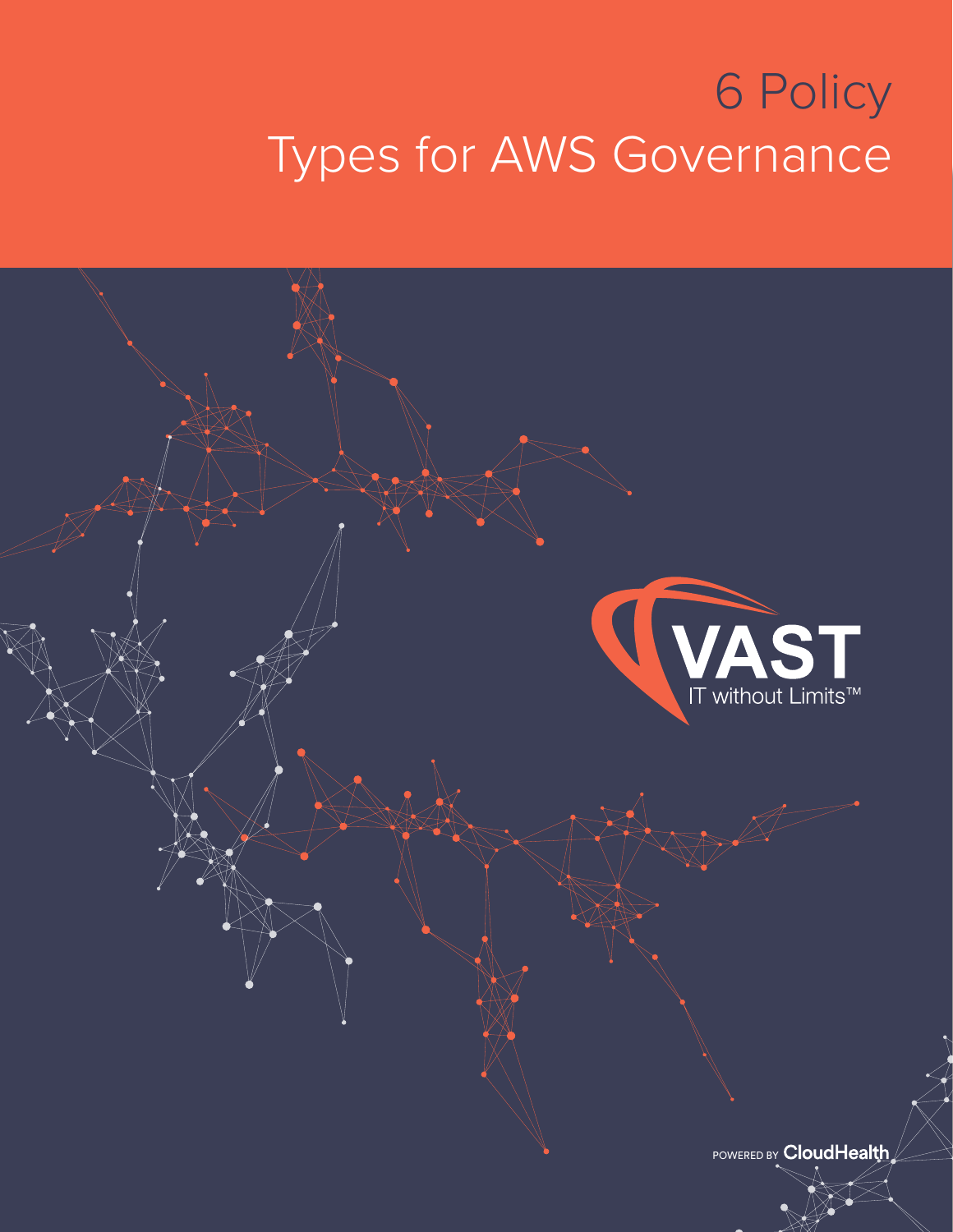

### WHY DOES GOVERNANCE MATTER?

For organizations with large cloud environments, managing your assets and monitoring the rapid rate of change is an extremely time consuming task. The best way to govern these dynamic environments at scale is to implement automated policies that allow you to manage your environment in a relatively hands-off manner. These policies consist of a set of customizable rules, which give you a simple and effective way to eliminate noise, gain consistency and control, and reclaim time that can be spent on more strategic projects.

This eBook outlines several types of policies and examples that you must put in place to centralize governance across your Amazon Web Services (AWS) cloud environment.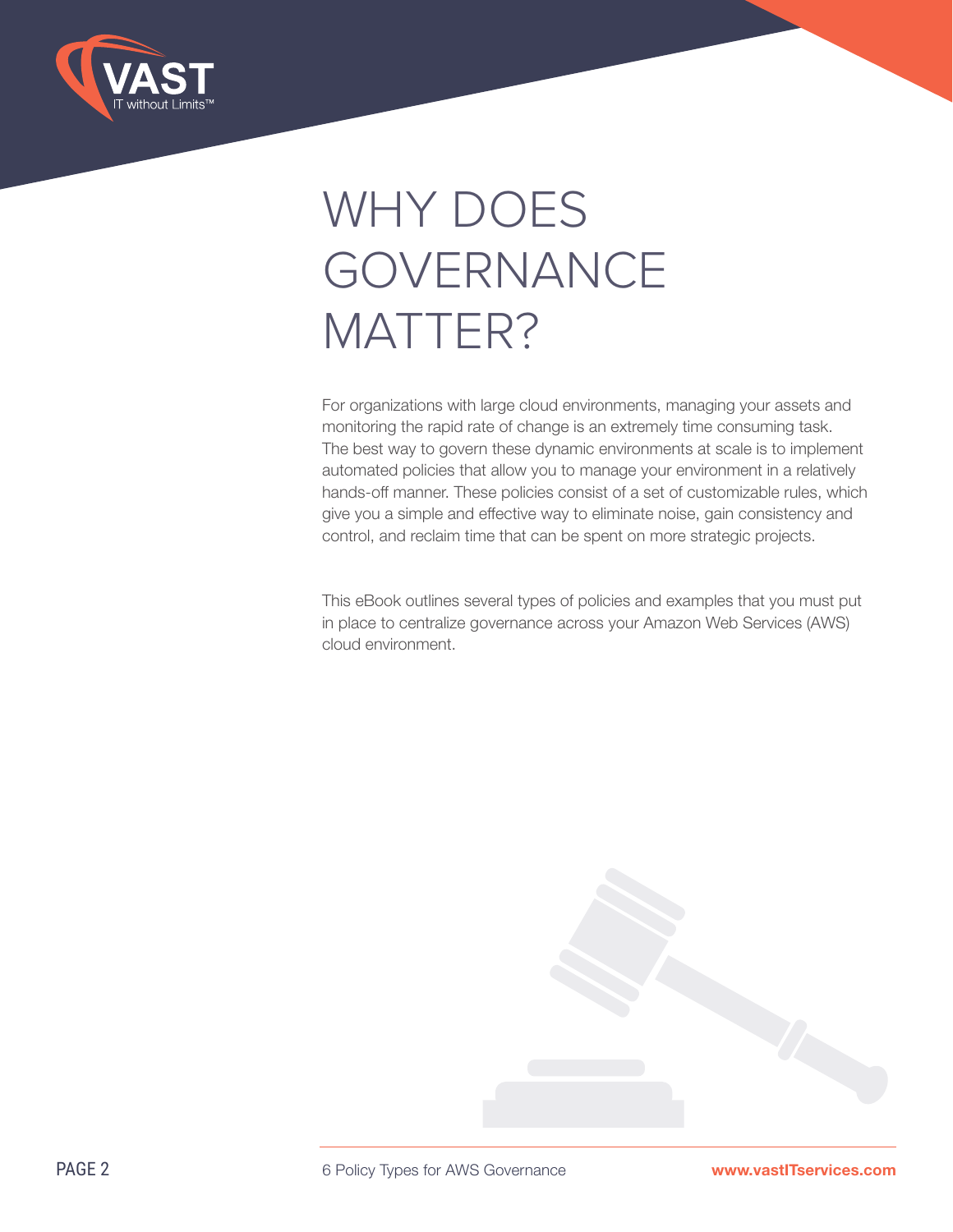

#### **SAMPLE TAG COMPLIENCE POLICIES**

**1**

If any asset is missing the tag "Environment", send notification and execute a Lambda function to tag the asset.

If any Amazon EC2 Instance is untagged, alert its owner via email and stop the instance.

#### **SAMPLE NONCONFORMING ASSET POLICIES**

If any X1 instance type is launched, send through approval workflow first.

If any instance is launched in a non-conforming region, send through approval workflow first.

## ASSET & CONFIGURATION MANAGEMENT

In most on-premises environments, IT teams have a solid process for understanding asset and configuration management. Using tools such as ConfigurationManagement Databases (CMDB) and frameworks like the IT Information Library (ITIL), organizations are able to tightly control deployments and ensure standardization. In the cloud world where virtually any user can provision infrastructure in a few clicks with a credit card, these previously developed frameworks fall apart. In order to bring asset and configuration management back under control, advanced IT shops realized they needed to manage their environments by exception: by setting up rules for non-approved configurations and assets and then closely monitoring for them.

#### **TAG COMPLIANCE**

Tagging is an essential way to accurately categorize assets to their appropriate business groups. By using tags, you might assign labels for categories such as department (e.g. Engineering), product, environment (e.g. Production), application (e.g. HRIS), customer, or application role (e.g. Cassandra). Once a resource is tagged, AWS ensures usage associated with this resource is reported by this tag, allowing you to more easily associate costs to different business groups. Setting policies to identify assets that do not conform with your organization's internal tagging standards can help you stay on top of tag compliance. This might include untagged assets, mistagged assets, or misspelled tags.

#### **IDENTIFY NON-CONFORMING ASSETS**

In any organization, there are asset types and configurations that are not-preferred or outright not allowed. There are many reasons that an organization may wish to set a policy preventing certain assets from running: the organization may receive special discounts on certain instance types or have decided that certain instance types are too costly. An organization may want to prevent users from launching instances in certain regions, such as China, for example, for security reasons. Launching an older AMI type or OS could lead to security or interoperability challenges. Whether is it certain instance types, regions, AMI types, OS, or network types, it's critical that you can quickly identify these and take action to correct them.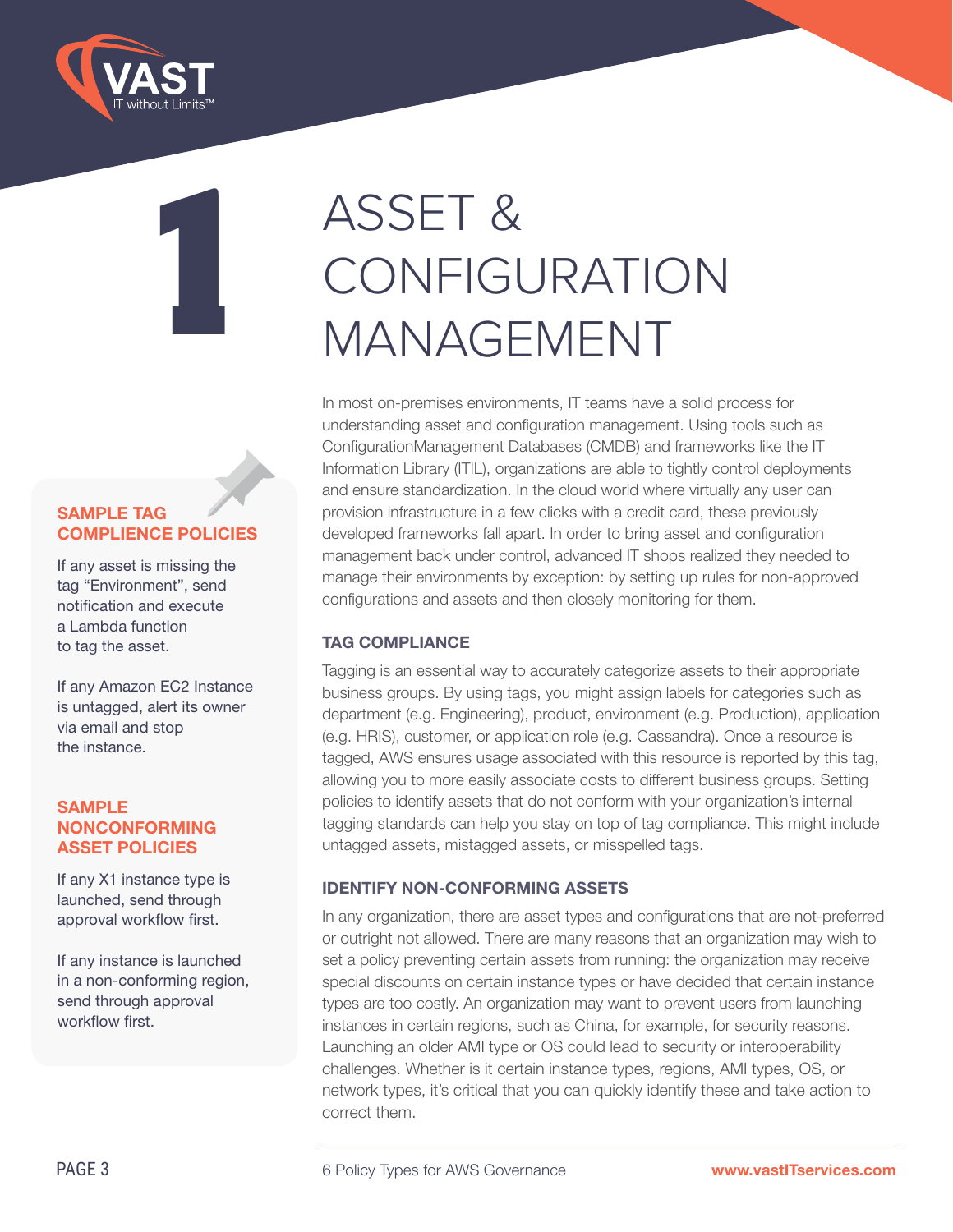



#### **SAMPLE BUDGET POLICIES**

If projected month to date cloud spend is greater than 100% of budget, then send an email notification to the budget owner.

If my total spend reaches 85% of my budget for a given month, then send an email notification to the budget owner.

#### **SAMPLE COST TREND POLICY**

If total Amazon S3 costs increase by more than 10% in 1 day, alert me.

# **2** FINANCIAL MANAGEMENT

In order to keep costs under control, the best practice is to implement financial management policies that will help identify which lines of business, cost centers, or projects are accountable for driving up costs, and will alert you when costs unexpectedly spike. Financial management policies primarily focus on budget and cost trend monitoring.

#### **BUDGET**

Creating a budget is easy. Staying within that budget, not so much. In order to help departments and lines of business stay within the allocated budget, set a policy to alert budget owners when projected spend is greater than their set budget. You may also want to set additional policies that send alerts when overall spend is nearing budget limits. These policies can help departments track their actual spend compared to allocated budget and avoid unpleasant surprises at the end of the quarter or year.

#### **COST TREND**

Closely related to budget policies, cost trend policies look for unexpected cost increases. You can have greater control over your costs by benchmarking the cost of each AWS asset type month over month and identifying variances by business group. You can get extremely granular with this policy type — for example, alert me when Amazon CloudFront costs grow by more than 10% in a given month for my production assets, or take a broader approach —alert me when the total cost of any department increases by 20%.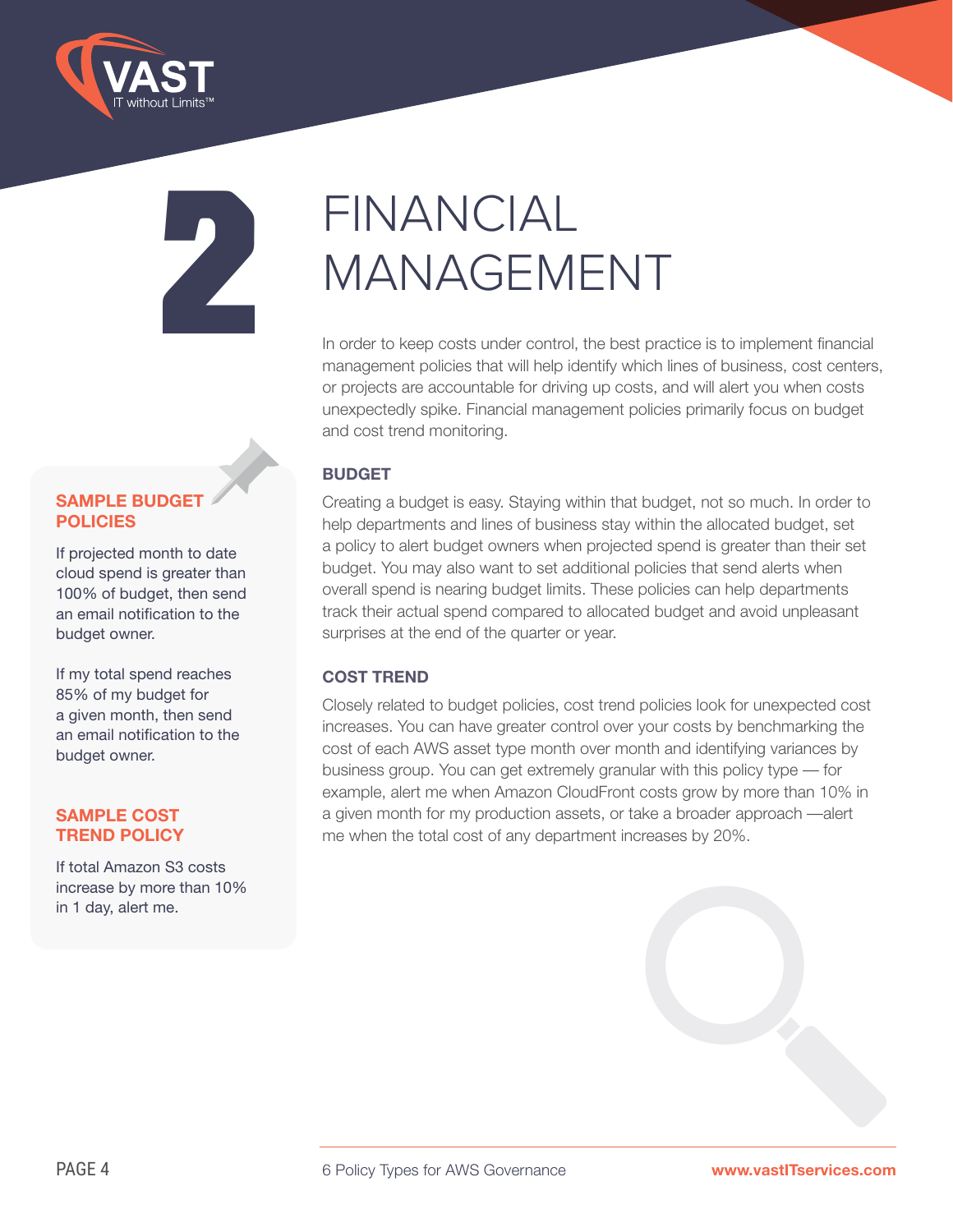

# **3** COST<br> **3** OPTIM<br>
While financial manage **OPTIMIZATION**

While financial management policies are critical for keeping pace with budgets and trends, they don't help you optimize and reduce costs on their own. To achieve this, you need to create policies that will help you proactively reduce and optimize costs in your cloud environment. According to Gartner, through 2020, 80% of organizations will overshoot their cloud IaaS budgets due to a lack of cost optimization approaches.

In AWS, one of the most effective ways to reduce costs is to purchase Reserved Instances (RIs), therefore many of the best practice policies for cost optimization focus on managing and automating the full lifecycle of RIs.

#### **IDENTIFY RESERVATION OPPORTUNITIES**

Purchasing Reserved Instances is a great way to receive a significant discount on the hourly prices for instances. The ROI for a typical RI purchase for an EC2 Instance that is running 24/7/365 is around six or seven months. Given that, if an instance is running On-Demand more than 450 to 550 hours in a single month, it's a good candidate for purchasing a reservation. If you want to purchase more conservatively, you may choose to watch the instance behavior over a few months before purchasing the reservation. Of course, rightsizing your instances must always be done before making any RI purchase. terminated if deemed nonessential. Take a snapshot, or point-in-time copy, of the asset before terminating or stopping it to ensure you can recover it if the asset is needed again.

*1 Source: Gartner, How to Identify Solutions for Managing Costs in Public Cloud IaaS, Craig Lowery,* 

If an instance is running On-Demand for more than 550 hours over the course of a month, send an email alert, potential RI purchase.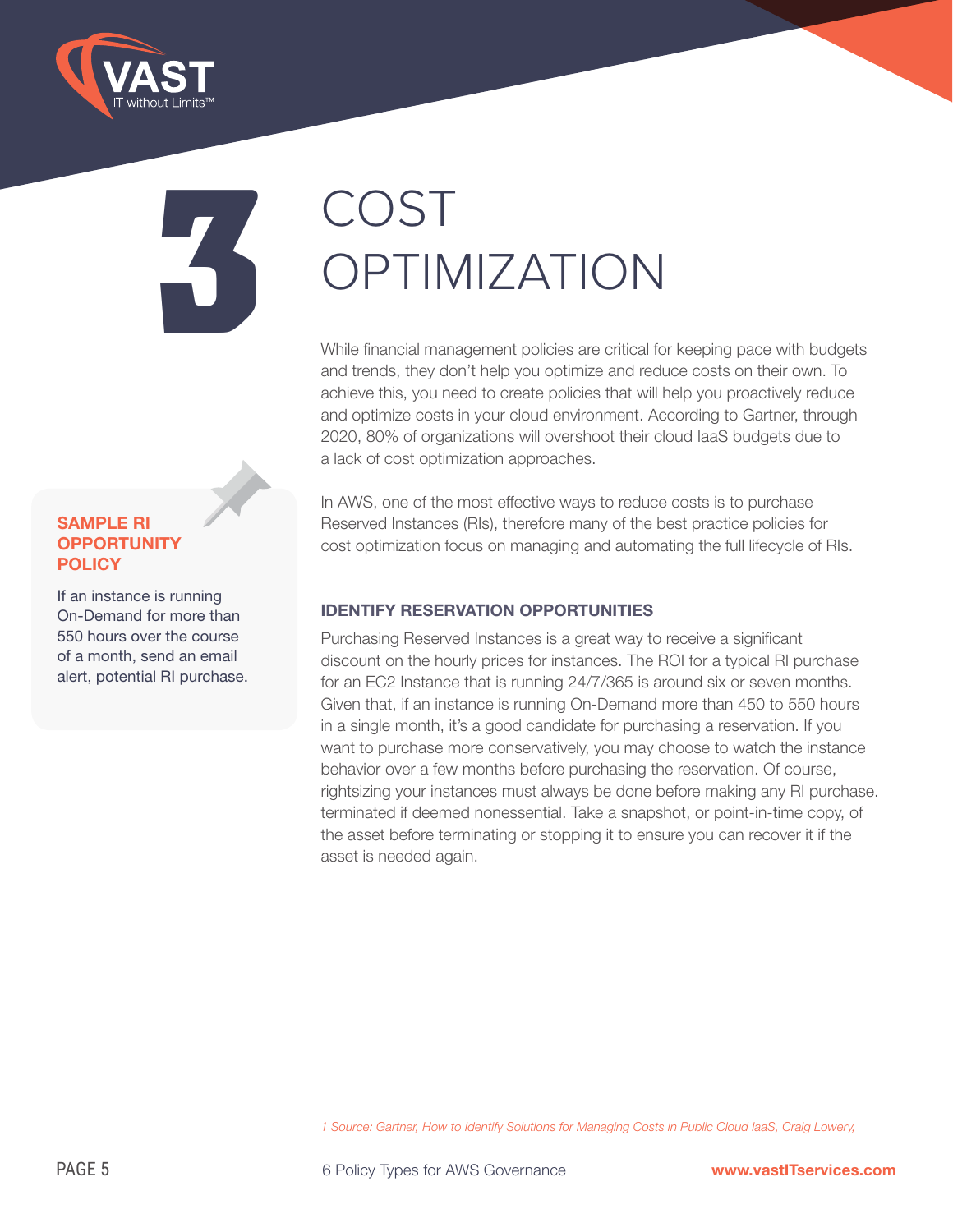

**3** COST<br> **3** OPTIM<br>
MODIFY RESERVEI **OPTIMIZATION** 

#### **MODIFY RESERVED INSTANCES**

It's not enough to simply purchase Reserved Instances, you must also keep them optimized. AWS allows customers to modify Standard RIs in the following ways:

- Switching between Regional and an Availability Zone scope
- Switching between Availability Zones for reservations scoped to a specific zone within the same region
- Switching between Classic EC2 and Virtual Private Cloud
- Altering the instance size within the same family.

You can make modifications through the AWS console, directly through the API, or automatically with a cloud service management solution. Because modifications are free, mature organizations continuously look for modificationsto maximize their ROI from RI purchases.



#### **SAMPLE RI MODIFICATION POLICY**

If potential RI reallocation savings exceed \$10, then modify Reserved Instance.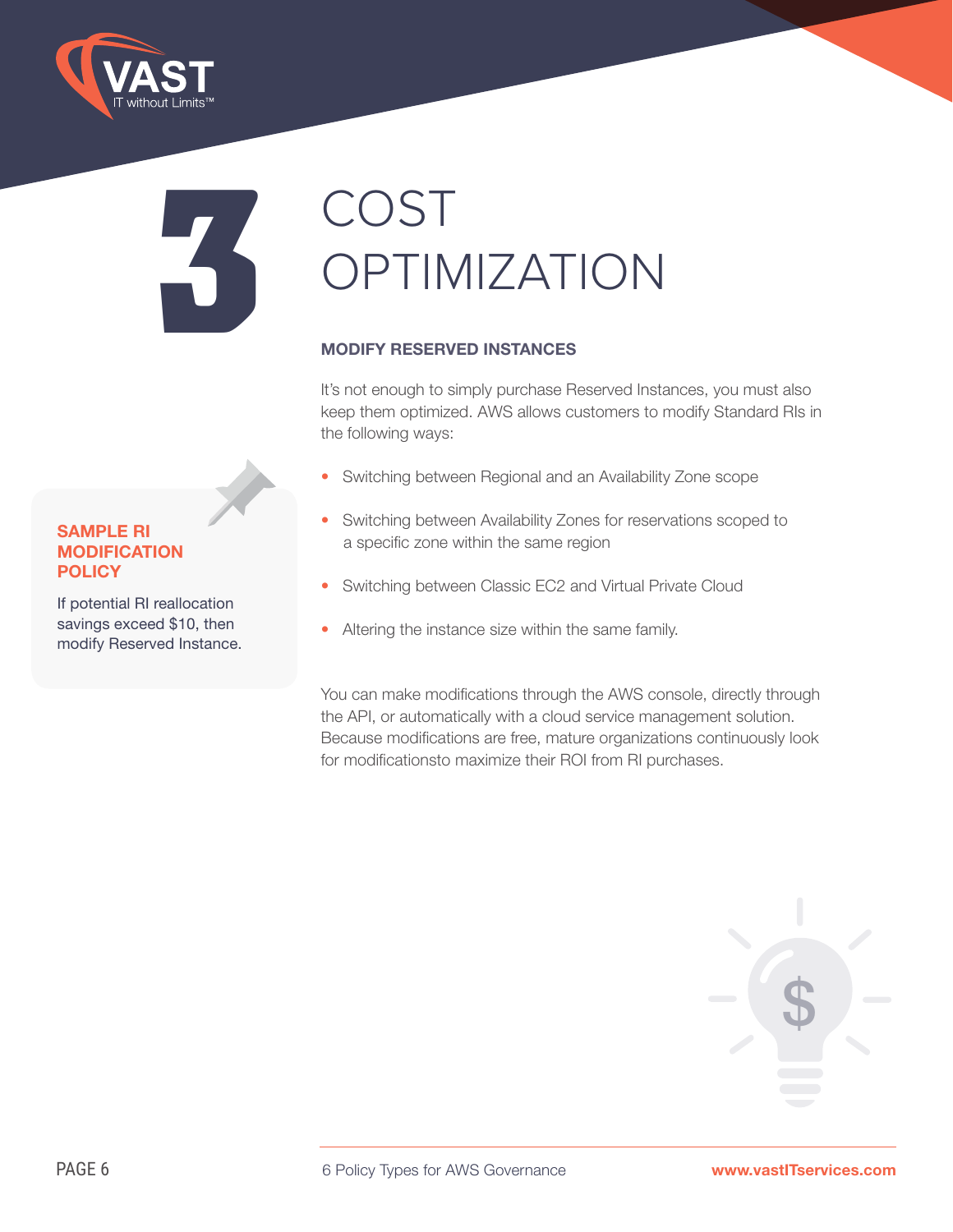

#### **SAMPLE UNDERUTILIZED INSTANCE POLICIES**

If any RDS Instance has average read throughput AND write throughput AND swap usage less than 35% for over two weeks, then send an email notification - potential downgrade.

If any io1 volume type average reads are less than 10,000 AND average writes are less than 10,000 for 1 week, then send an email notification, potential downgrade.

## **4** PERFORMANCE MANAGEMENT

Understanding and monitoring performance in your AWS environment is critical, but not always easy. It's important to consider core utilization metrics such as CPU, memory, disk, and network in/out, which can be gathered from Amazon CloudWatch and performance monitoring tools. Using these trended metrics over time, you can gain information on whether instances and volumes are sized properly and performing as expected. It is a best practice to have pre-defined thresholds for what constitutes normal behavior for your infrastructure. For example, if CPU is less than 20% then you deem that asset as underutilized. Underutilized assets should be downgraded for cost efficiency, while overutilized assets should be upgraded to avoid performance headaches.

#### **RIGHTSIZING UNDERUTILIZED ASSETS**

It's common for developers to spin up new instances that are substantially larger than necessary. This may be intentional to give themselves extra headroom during production or accidental because they don't know the performance requirements of the new workload yet. Over-provisioning Amazon EC2 or RDS Instances, EBS volumes, or S3 object storage, can lead to exponentially higher costs, so it's critical that you set up policies that will notify you when an asset is over-provisioned.

For example, the critical factors to consider with EBS volumes are capacity, IOPS, and throughput. AWS offers several types of EBS volumes, from Cold HDDs to Provisioned IOPS SSDs, each with their own set of pricing and performance. You can find candidates for downgrading by analyzing the read/writes on all volumes. If a volume barely has any read/writes, it is either attached to a zombie instance or the volume is unnecessary. Many organizations find they've deployed General Purpose SSD or Provisioned IOPS SSD volumes that barely have any read/writes for a long period of time. They can be downgraded to Throughput Optimized HDD or even Cold HDD volumes in order to reduce costs.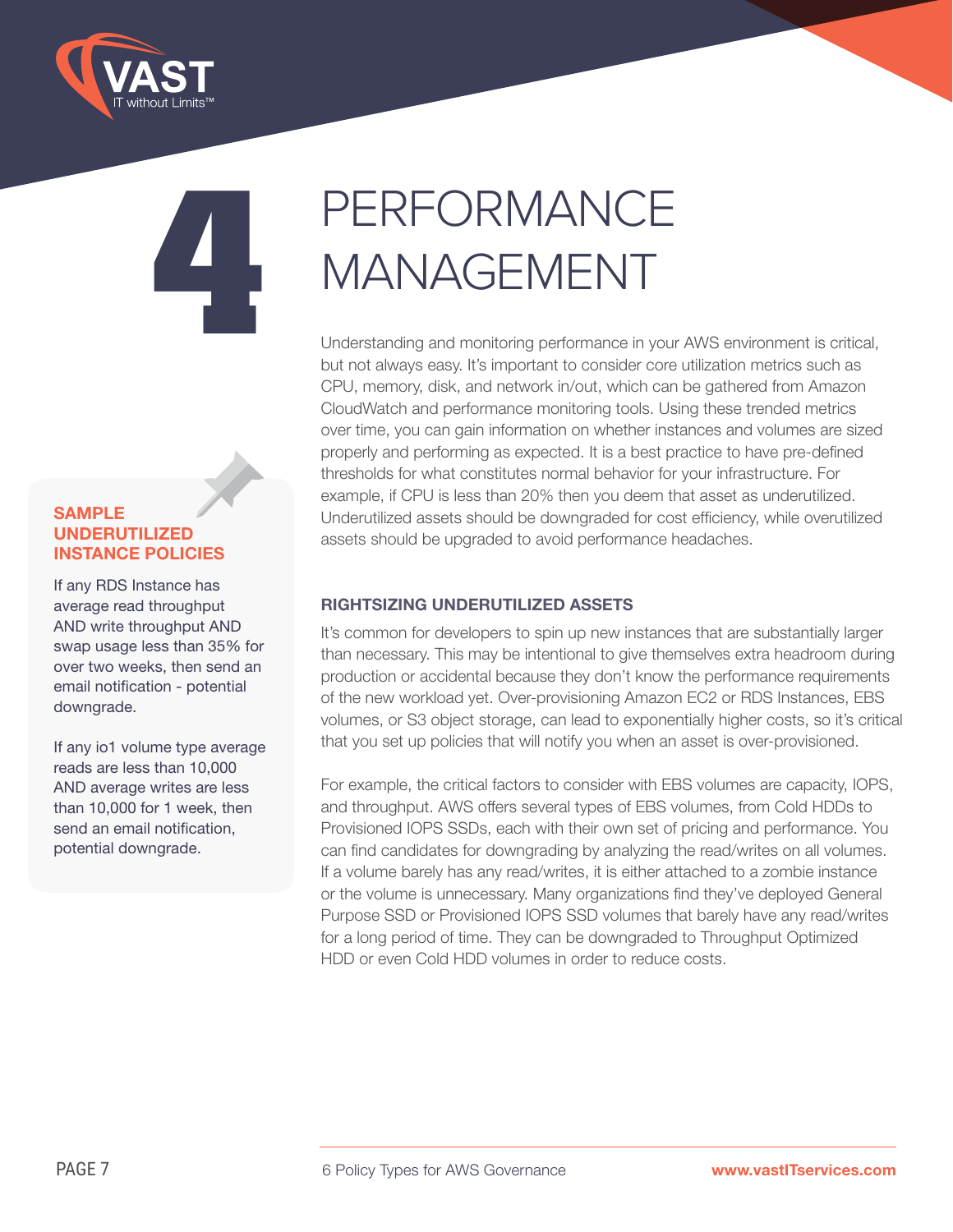

## **4** PERFORMANCE MANAGEMENT

#### **RIGHTSIZING OVERUTILIZED ASSETS**

Rightsizing is not only important for identifying cost savings in underutilized assets, but it's also critical for identifying assets that are overutilized and could be impacting performance and causing a poor experience for the user. Over-utilization policies will look similar to the underutilization policies, except with different thresholds and more inclusive clauses: instead of "AND" clauses, use "OR" to find any area of resource constraint. **SAMPLE** 

### **OVERUTILIZED INSTANCE POLICIES**

If any gp2 volume type throughput averages more than 150 MiB/s for 1 week, then send an email notification, potential upgrade.

If any S3 Infrequent Access Object was retrieved more than three times in the last 30 days, send an email alert, potential migration to S3.

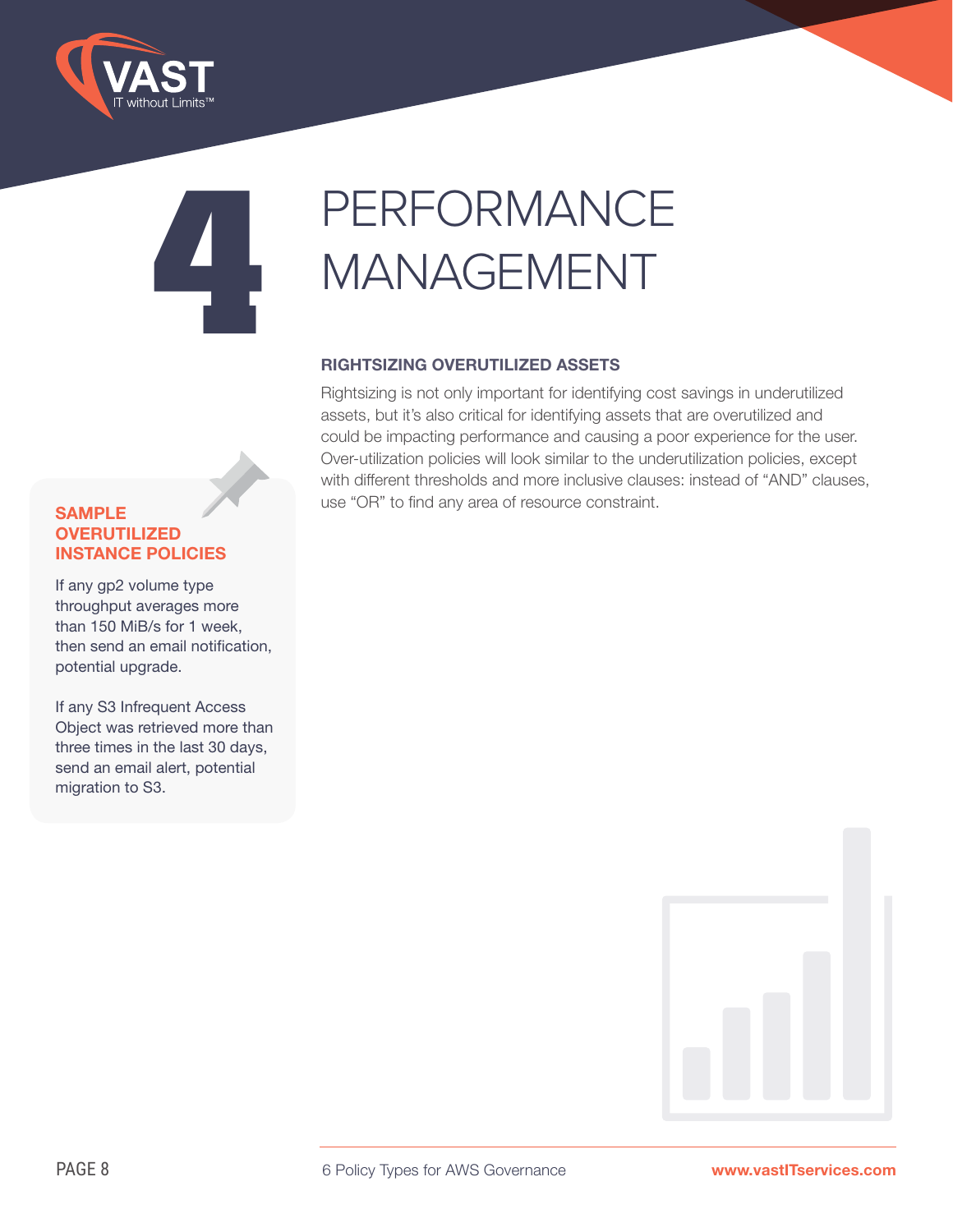

## **5** OPERATIONAL GOVERNANCE

Automating basic operational tasks is one of the best ways to reclaim time to focus on more strategic business projects. Whether you are automating the detection and elimination of zombies or unused infrastructure, flagging older instance types, or even scheduling environments to turn off and on again, these policies can yield significant time savings.

#### **IDENTIFY AND TERMINATE ZOMBIE INFRASTRUCTURE**

Zombie assets are infrastructure components running in your cloud, but are not in use. For example, this could be an EC2 Instance once used for a project that has since ended, but the instance was never turned off. Zombie assets can also come in the form of an unattached ElasticIP, an empty Elastic Load Balancer (ELB), or an idle Relational Database Service (RDS) instance. No matter the cause, AWS will charge for them as long as these assets are in a running state. They must be isolated, evaluated, and immediately terminated if deemed nonessential. It is recommended that you take a snapshot, or point-in-time copy, of the asset before terminating or stopping it to ensure you can recover it, if the asset is needed again.

#### **INSTANCE SCHEDULING**

For instances running 24/7, AWS will bill for 672 – 744 hours per instance, depending on the month. If an instance is turned off between 5pm and 9am on weekdays and stopped weekends and holidays, then total billable hours per month would range from 152 – 184 hours per instance, saving you 488 – 592 instance hours per month. The most cost efficient environments dynamically stop and start instances based on a set schedule. Each cluster of instances can be treated a different way. These types of lights on/lights off policies can often be even more cost effective than RI purchases, so it's crucial to analyze where this type of policy can be implemented.

### **SAMPLE ZOMBIE TERMINATION POLICIES**

If an EBS volume is unattached for 1 week, then trigger Snapshot, delete volume, send an email notification.

If a Snapshot is older than 2 months, send an email notification, delete.

If an ElasticIP is unattached for two weeks, then send an email notification, and release ElasticIP.

#### **SAMPLE INSTANCE SCHEDULING POLICY**

Stop 'Development' EC2 Instances at 7pm on Friday, start 'Development' at 6am on Monday.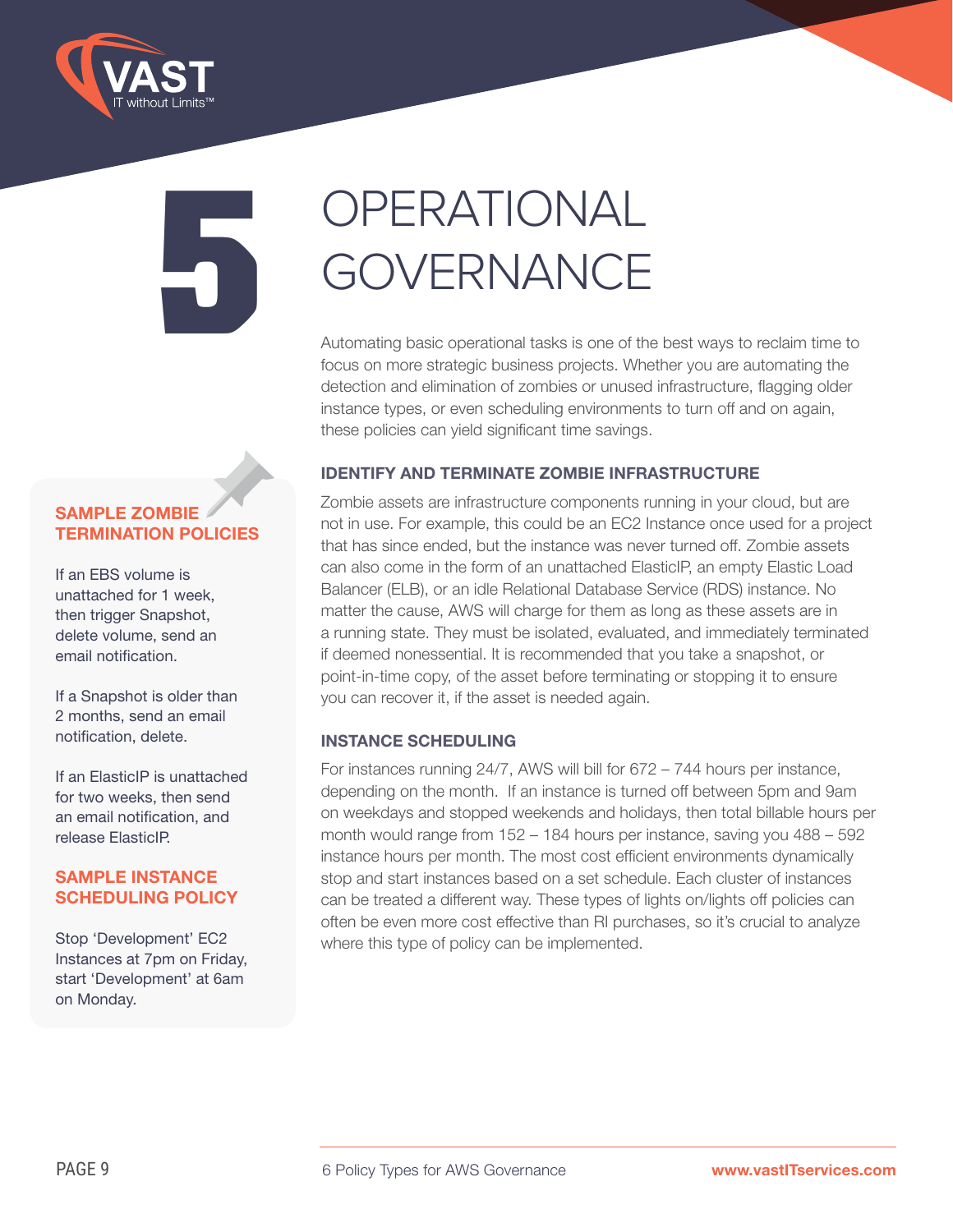

### **6** SECURITY & INCIDENT MANAGEMENT

In a rapidly evolving cloud environment, it is important to keep up with changes that might impact your security posture. The best way to do this is with automated security policies, which can monitor for issues and flag them before they become catastrophic. There are many different types of security policies to set across access control, network security, application security, data security, log management, and resiliency.

#### **ACCESS CONTROL**

Cloud security starts with users and access controls. Without proper access controls and identity management, users can intentionally or unintentionally create security flaws with serious implications. Set policies that will validate that you have properly and securely configured access to your cloud and to help you stay ahead of breaches by monitoring for leading indicators such as:

- Misconfigured users (i.e., users not in a group)
- Users with too broad of a span of control (i.e., root accounts enabled for API access, too broad privileges, etc.)
- Users with vulnerable accounts (i.e., not compliant with password policies, IAM user access keys in need of rotation, multi-factor authentication disabled, etc.)
- Inactive users (i.e., IAM user with access keys that are not being used, etc.)

While it's always best to proactively catch security vulnerabilities before they are exploited, it's prudent to also monitor for events that could turn into security incidents, or lagging indicators, like:

- Suspicious activity (i.e., a large volume of instances are launched outside of normal usage patterns, new IP address for login on IAM user accounts, etc.)
- Changes to security groups or users (i.e., new IAM group or user recently created or changed, Root account recently used, etc.)

*2 Source: Gartner, Clouds Are Secure: Are You Using Them Securely? Jay Heiser, 31 January 2018.*

#### **SAMPLE ACCESS CONTROL POLICY**

If any accounts have root account API access, then send an email notification, and execute a Lambda function to revoke user access.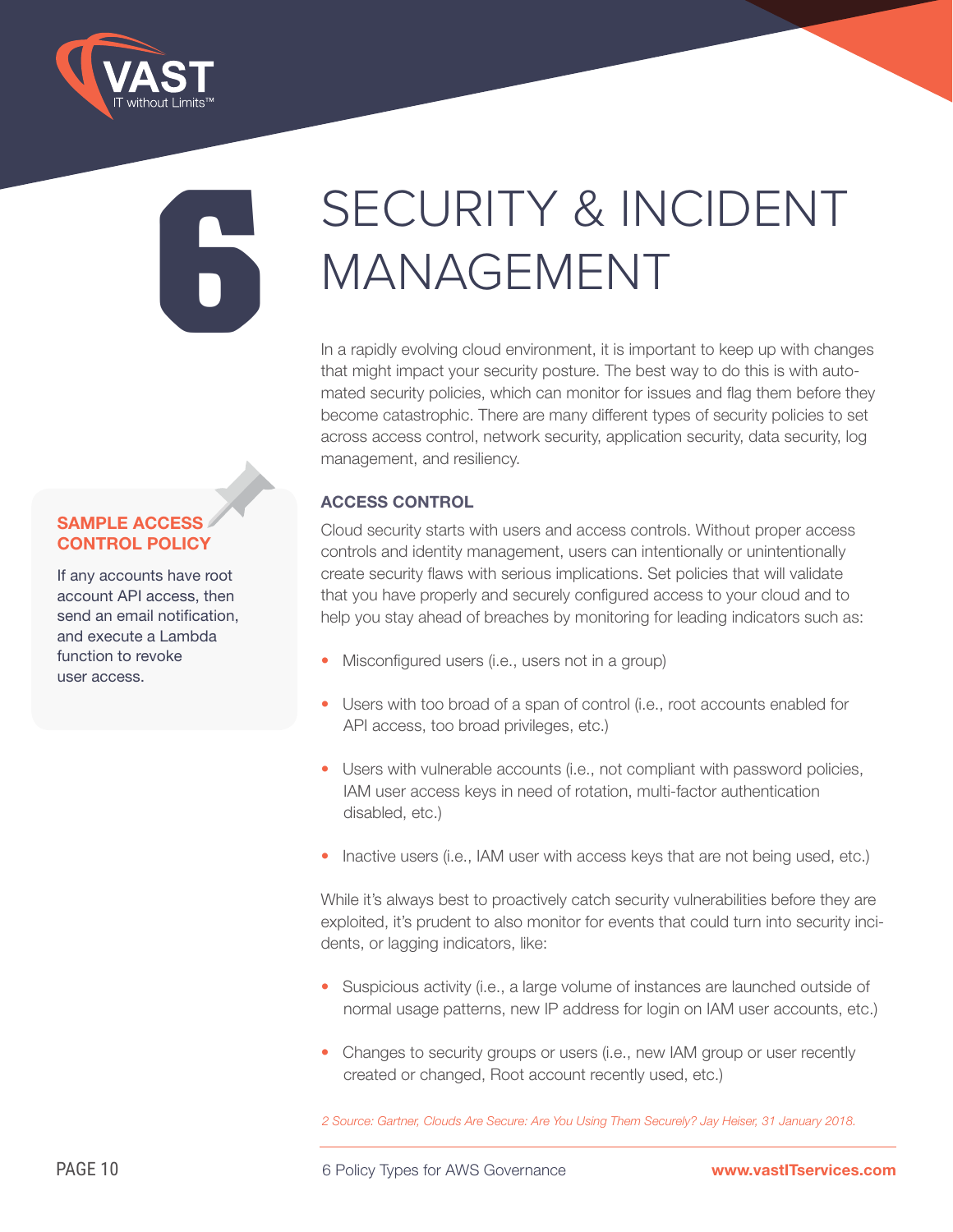

### **6** SECURITY & INCIDENT MANAGEMENT

#### **AUDIT TRAIL**

Without proper audit trails and logs in place, it can be extremely challenging to identify security incidents, policy violations, fraudulent activity, and operational problems. In short, root cause analysis and troubleshooting are greatly helped by log management. AWS CloudTrail is one the primary source of logs, as the service provides a record of all API calls on your account, including the identity of the API caller, the time of the API call, the source IP address of the API caller, the request parameters, and the response elements returned by the AWS service. Other AWS services, such as EBS and S3 generate access logs as well. Audit trail policies will ensure that logs are collected, stored securely for the proper amount of time, and are available for analysis when needed.

#### **SAMPLE AUDIT TRAIL POLICIES**

If CloudTrail is not enabled for all regions, send an email alert, and enable CloudTrail for all regions.

If CloudTrail S3 bucket is publicly accessible, send an email alert, restrict access to bucket, and encrypt bucket.